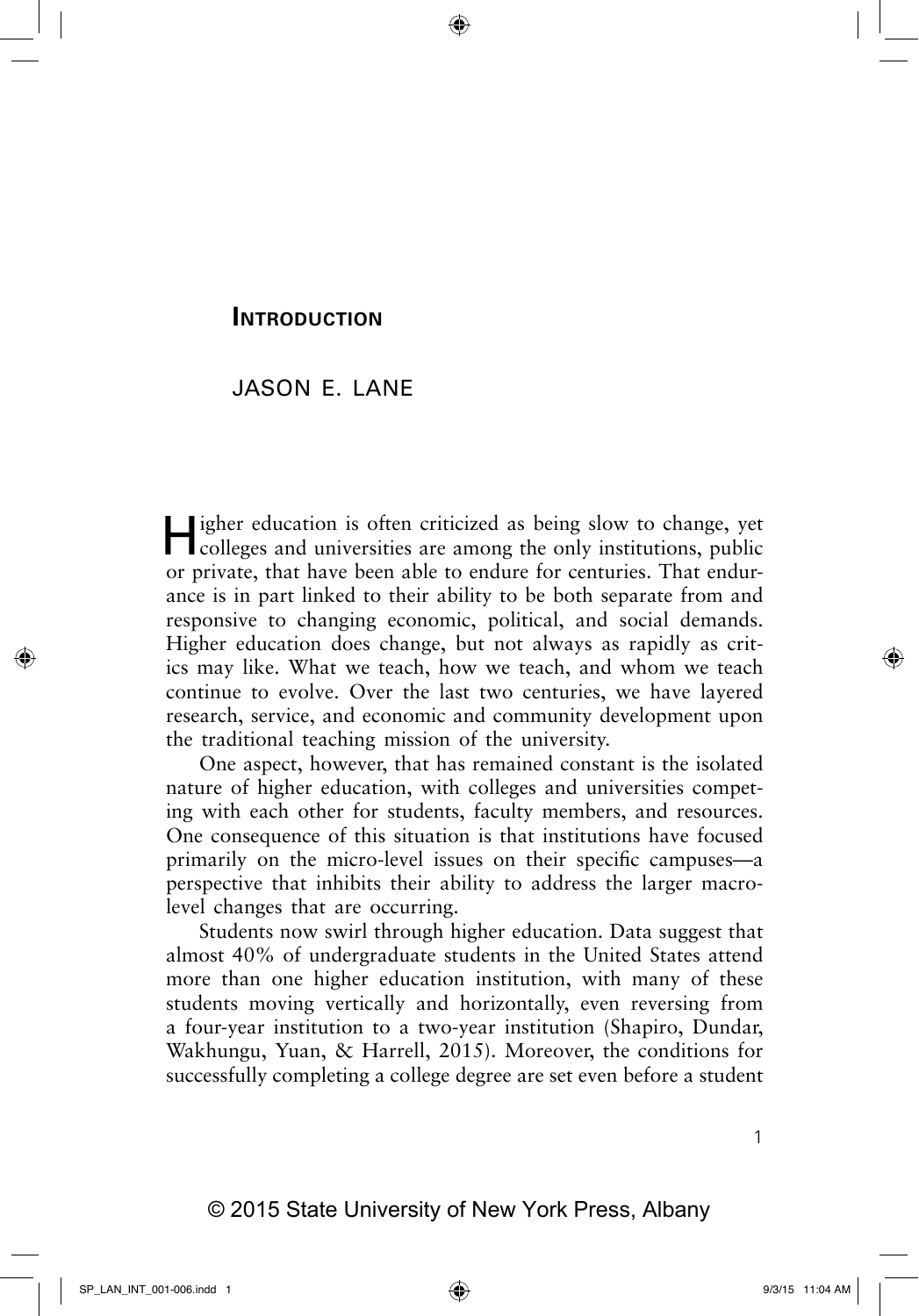reaches college, starting from the early childhood years though high school and beyond (for nontraditional students). Therefore, as is discussed in chapter 1, focusing only on the experience of a student while he or she is at a particular institution does not address the macro-level issues that inhibit the opportunity of tens of thousands of students to complete a college degree. Multicampus systems of higher education have an opportunity, because of their coordinated governance structure, to develop models through which multiple campuses work together to help students move through the postsecondary educational pipeline and earn a credential; yet such efforts are only now beginning to gain traction across the United States.

One large-scale change initiative focused on improving student success is the National Association of System Heads' Taking Student Success to Scale (TS3) initiative to bring together the collective efforts of multicampus higher education systems in the United States to move the dial on completion. In 2014, leaders of many of the nation's largest collegiate systems gathered to identify three evidenced-based interventions that they believed, if implemented across their systems, would significantly increase the number of students completing a college credential. Those interventions were 1) revising pathways into college mathematics; 2) integrating predictive analytics into advising structures; and 3) implementing high-impact practices known to keep students in college. Each participating system agreed to adopt one or more of these strategies and committed staff to participate in a national learning community with representatives of other systems. At the time of this writing, more than 20 systems have committed to participating using their own resources and the national learning communities were just launching. While data are not yet available, the group is planning a national data collaborative to track impact. If successful, the collective impact of TS3 will increase the nation's completion productivity.

Moreover, successfully addressing the most significant challenges facing humankind (e.g., climate change, water shortages, declining natural resources, etc.) requires multi-institutional teams, sometimes spread across nations. Unfortunately, such collaborations are not prevalent. One example of such a broad collaboration is Europe's Large Hadron Collider. The collider was designed to uncover the building blocks of the universe and was built by a network of more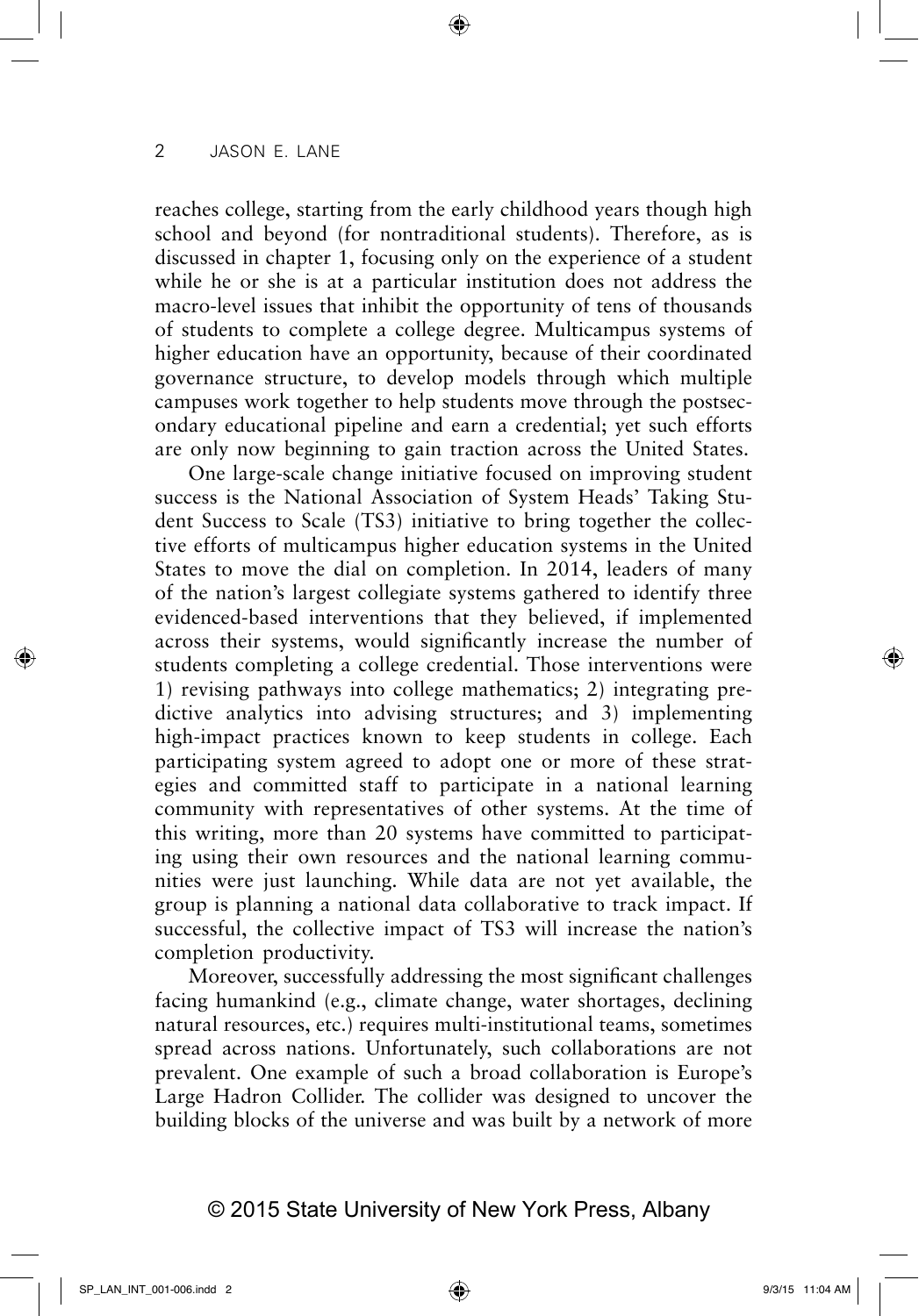than 10,000 scientists and engineers from hundreds of universities and labs around the world (Highfield, 2008). In this case, the European Organization for Nuclear Research (CERN) served as the backbone of the enterprise through which all partners' activities were planned, coordinated, and funded (see chapter 1 for a discussion of backbone organizations). Such examples of large-scale collaboration remain rare, with governments and other funders too often reinforcing more isolated efforts by creating structures that reward institutions for having the single best idea and incentivize the isolation of the impact of institutions' efforts from all other activities.

Finally, there is increasing recognition of colleges' and universities' critical role as anchors within their communities, which is accompanied by rising expectations that they will become the engines of economic and social revitalization. They cannot play this role in isolation, however. To realize genuine impact on economic and social issues, colleges and universities must work collaboratively with different stakeholders within their communities. Take, for example, the low high school graduation rates that persist in many communities across the United States. Too often, higher education leaders are not present at the table when communities are seeking to address this challenge. Yet colleges and universities educate the teachers who teach in the local school districts and enroll the students who graduate from local high schools. Higher education institutions are very much part of the social and economic ecosystem and need to work with others in the community to address graduation and other K–12 education issues. Successful examples of higher education's engagement in the broader social sector are discussed in chapters 4 and 5. In a growing number of communities across the United States, higher education institutions are working with dozens of local stakeholders to collaboratively improve the educational experience of those in the K–12 educational pipeline. Yet, only a handful of these efforts to foster large-scale change have been successful. Why?

While collaboration is typically a rallying cry for change, often few results are actually realized via collaborative processes. It is easy to gather to discuss change and then expect others to do the work that will accomplish the desired outcomes, but collaboration to identify needed changes must be followed by collaboration to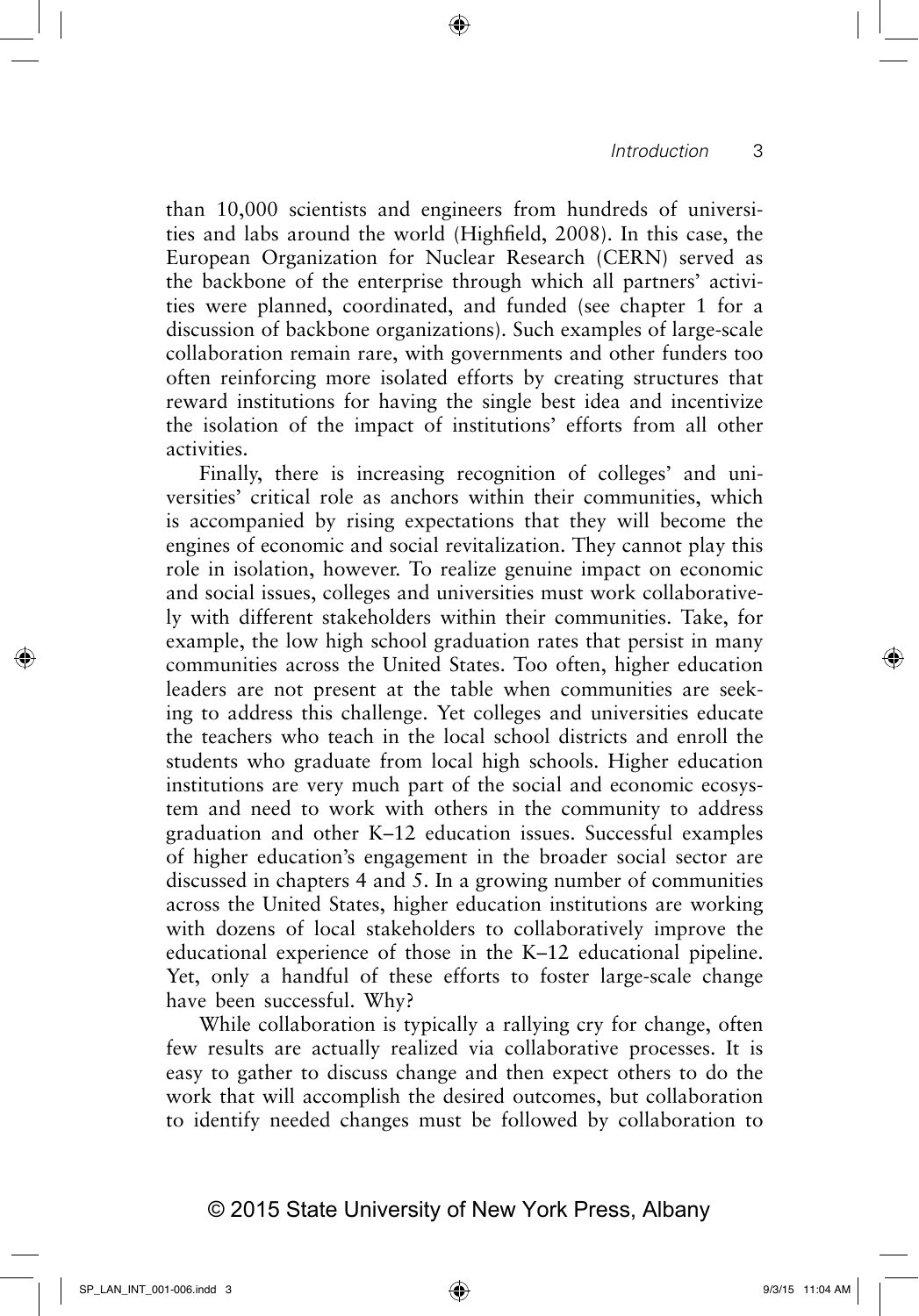implement those changes. This volume focuses on this very issue: What is the science behind large-scale change? While there can be multiple ways to effect change, the strategy that has been labeled *collective impact* (CI) has proven to be successful in large-scale change efforts as diverse as improving high school graduation rates, cleaning polluted water sources, and tackling childhood obesity.

In this volume, contributors discuss changing one's mindset from that of isolated organization-specific results to one of collective impact—sharing data, ideas, and processes that work so that they might be applied in as many contexts as possible. Economist John Maynard Keynes (1935) once said, "The difficulty lies not in the new ideas, but in escaping from the old ones" (p. 5). In the case of higher education, the challenge is not to recognize the value of acting collectively but to be willing to set aside the expectations of acting in isolation.

The intention of this volume is to confront the notion of isolated impact, unpack some of the challenges associated with change, and provide readers with the tools that are necessary to engage in collective impact. In the first chapter, Jason Lane, B. Alex Finsel, and Taya Owens, from the State University of New York, provide an introduction to collective impact, illustrating the need to move from competition to collaboration to impact. Beyond recognizing the need to shift the way in which people view the world, leaders will need to facilitate a shift in the way in which their organizations work. In the second chapter, Scott Keller and Carolyn Aiken, both of McKinsey & Company, critically examine many of the myths associated with change management and provide readers with insights about how to manage change in their own organizations.

In chapter 3, Jonathan Gagliardi, deputy director of the National Association of System Heads, explores in more depth the tendency of higher education institutions to operate in isolation. He argues that higher education systems provide a natural foundation for addressing many of the macro-level challenges now confronting them.

Chapter 4, co-authored by Jeff Edmondson, managing director of Strive, and Nancy Zimpher, former chancellor of the University of Cincinnati, explains how they created the Strive Partnership using a process that would come to be labeled "collective impact." This effort focused on plugging the holes in the cradle-to-career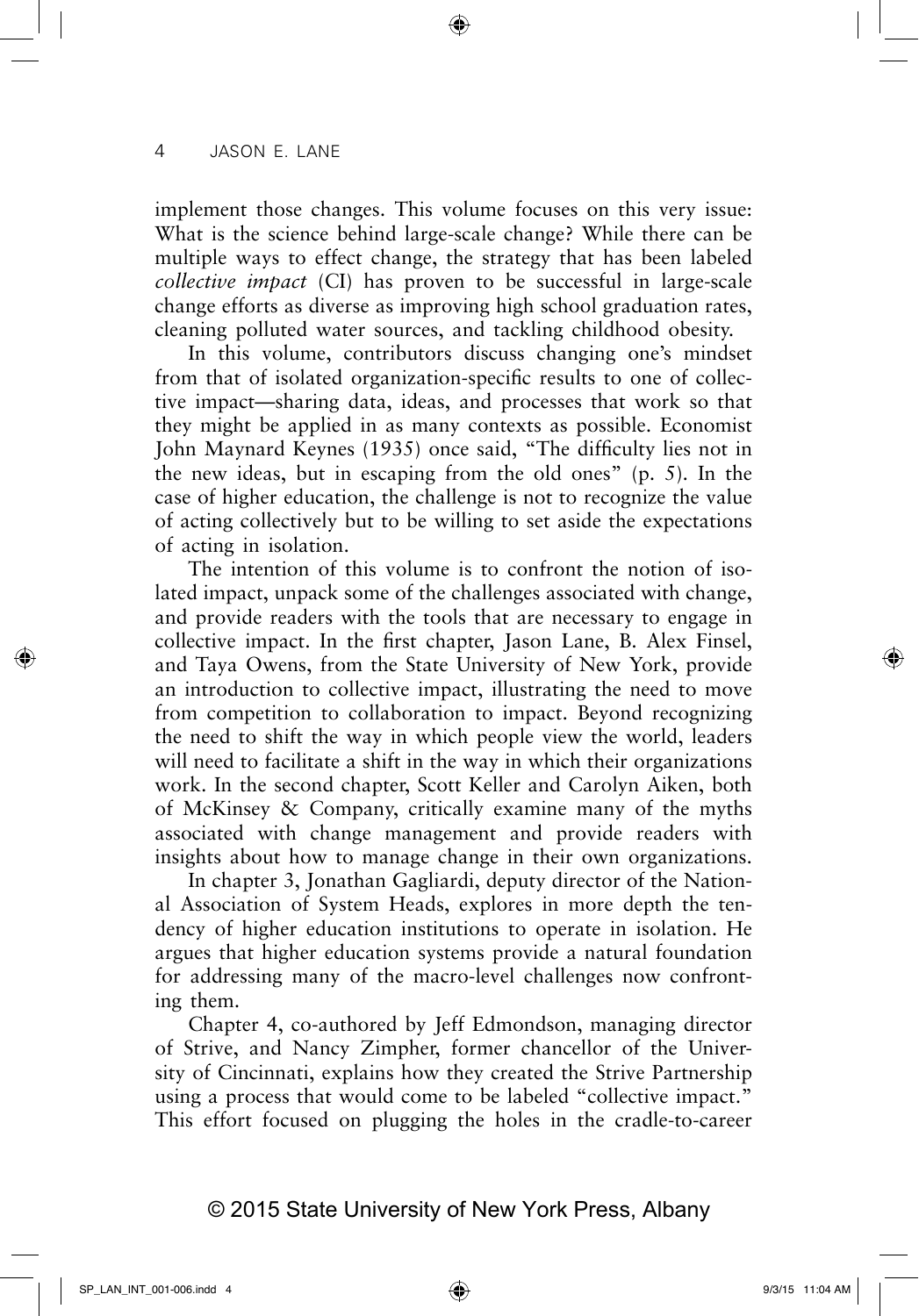pipeline in Cincinnati by pulling together multiple community partners, creating a shared vision, and aligning their collective efforts and resources toward achieving mutually agreed upon goals*.* The Strive Partnership has often been held up as an exemplar of the collective impact model; but Edmondson and Zimpher also push against what they call the "sanitized" version portrayed in various write-ups and explain the daily struggles associated with this work.

In chapter 5, David Weerts, director of the Jandris Center for Innovative Higher Education; Chris Rasmussen, vice president of the Association of Governing Boards; and Virajita Singh, a senior research fellow with the College of Design and assistant vice provost for equity and diversity at the University of Minnesota, explain how they have borrowed lessons from design thinking to implement collective impact strategies. They share lessons learned from the Higher Education Redesign Initiative, a Minnesota-based project that has engaged multiple partners across sectors to create new models of educational delivery to improve the success of diverse learners.

Juliette Price, interim director of Albany Promise, provides in chapter 6 a case study of how the community in Albany, New York, used the collective impact model to replicate the Strive model by laying out how the model needed to be adapted for that context. Given that the focus of this volume is on higher education, Price pays special attention to the role that local higher education leaders and institutions played in supporting the development of the network*.*

The seventh and final chapter is extracted from a panel discussion at the fourth annual SUNY Critical Issues in Higher Education conference that was moderated by David Leonhardt of the *New York Times*. The panelists were Jeff Edmondson (StriveTogether), Jason Helgerson (New York State Department of Health), Danette Howard (Lumina Foundation), James Kvaal (White House), Becky Margiotta (100,000 Homes Campaign), and Joe McCannon (100,000 Lives Campaign). Each panelist has in-depth experience with large-scale change, and through their discussion they bring to life the challenges and opportunities associated with collective impact.

Higher education is an enduring part of the social fabric of the United States and beyond. Many challenges lie ahead, and some of them are quite daunting. But if we can shift our way of think